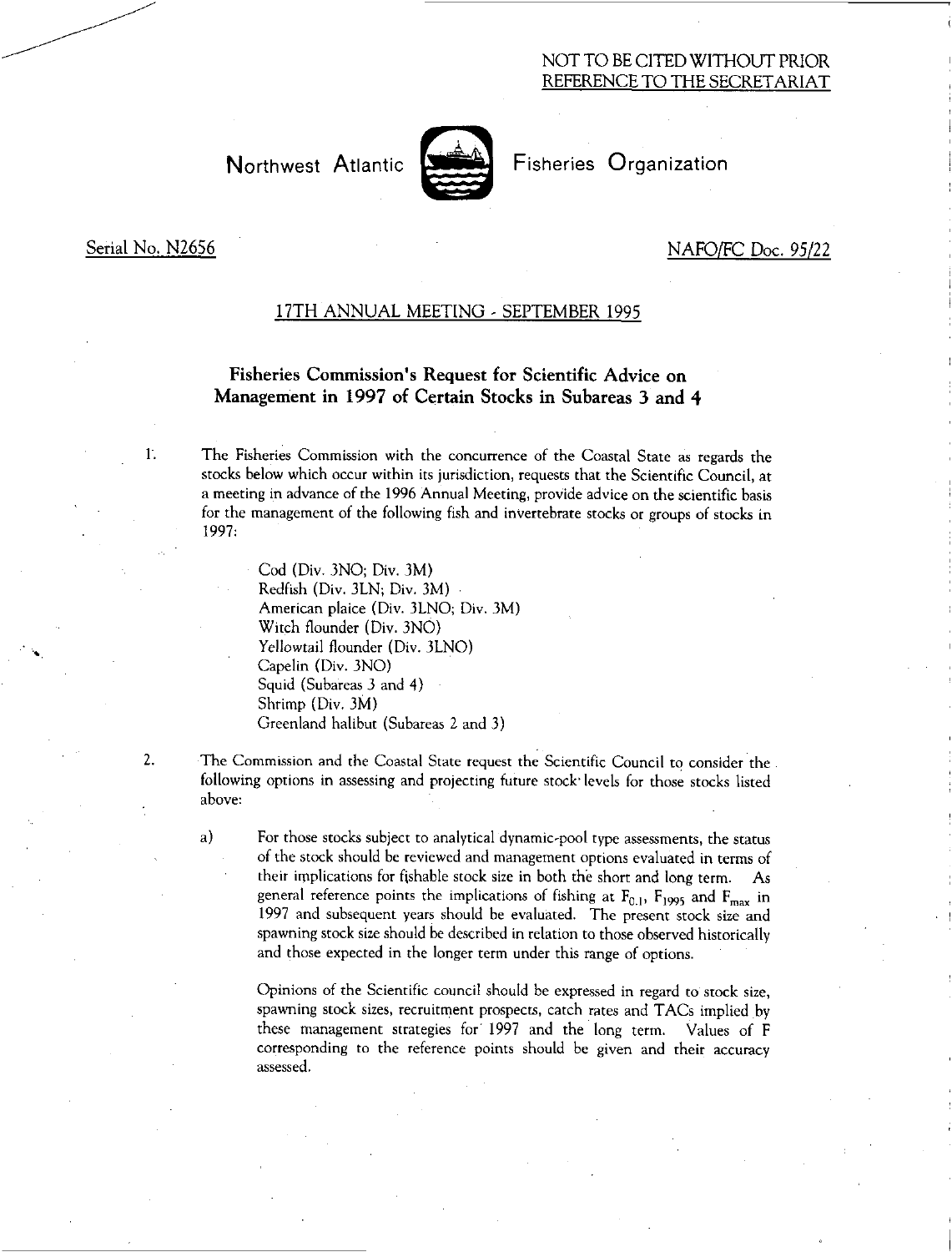- b) For those stocks subject to general production-type assessments, the time series of data should be updated, the status of the stock should be reviewed and management options evaluated in the way described above to the extent possible. In this case, the general reference points should be the level of fishing effort or fishing mortality (F) which is calculated to be required to take the MSY catch in the long term and two-thirds of that effort level.
- c) For those resources of which only general biological and/or catch data are available, no standard criteria on which to base advice can be established. The evidence of stock status should, however, be weighed against a strategy of optimum yield management and maintenance of stock biomass at levels of about two-thirds of the virgin stock.
- d) Spawning stock biomass levels that might be considered necessary for maintenance of sustained recruitment should be recommended for each stock. In those cases where present spawning stock size is a matter of scientific concern in relation to the continuing productive potential' of the stock, management options should be offered that specifically respond to such concerns.
- e) Presentation of the result should include the following:
	- $\mathbf{i}$ for stocks for which analytical dynamic-pool type assessments are possible:
		- a graph of yield and fishing mortality for at least the past 10 years.
		- a graph of spawning stock biomass and recruitment levels for at least the past 10 years.
		- a graph of catch options for the year 1997 over a range of fishing mortality rates (F) at least from  $F_{0,1}$  to  $F_{\text{max}}$ .
		- a graph showing spawning stock biomass at 1.1.1998 corresponding to each catch option.
		- graphs showing the yield-per-recruit and spawning stock perrecruit values for a range of fishing mortality.
	- ii) for stocks for which advice is based on general production models, the relevant graph of production on fishing mortality rate or fishing effort.

In all cases the three reference points, actual F,  $F_{max}$  and  $F_{0,1}$  should be shown.

- 3. The Fisheries Commission with the concurrence of the Coastal State requests that the Scientific Council continue to provide information, if available, on the stock separation in Div. 2J +3KL and the proportion of the biomass of the cod stock in Div. 3L in the Regulatory Area and a projection if possible of the proportion likely to be available in the Regulatory Area in future years. Information is also requested on the age composition of that portion of the stock occurring in the Regulatory Area.
-